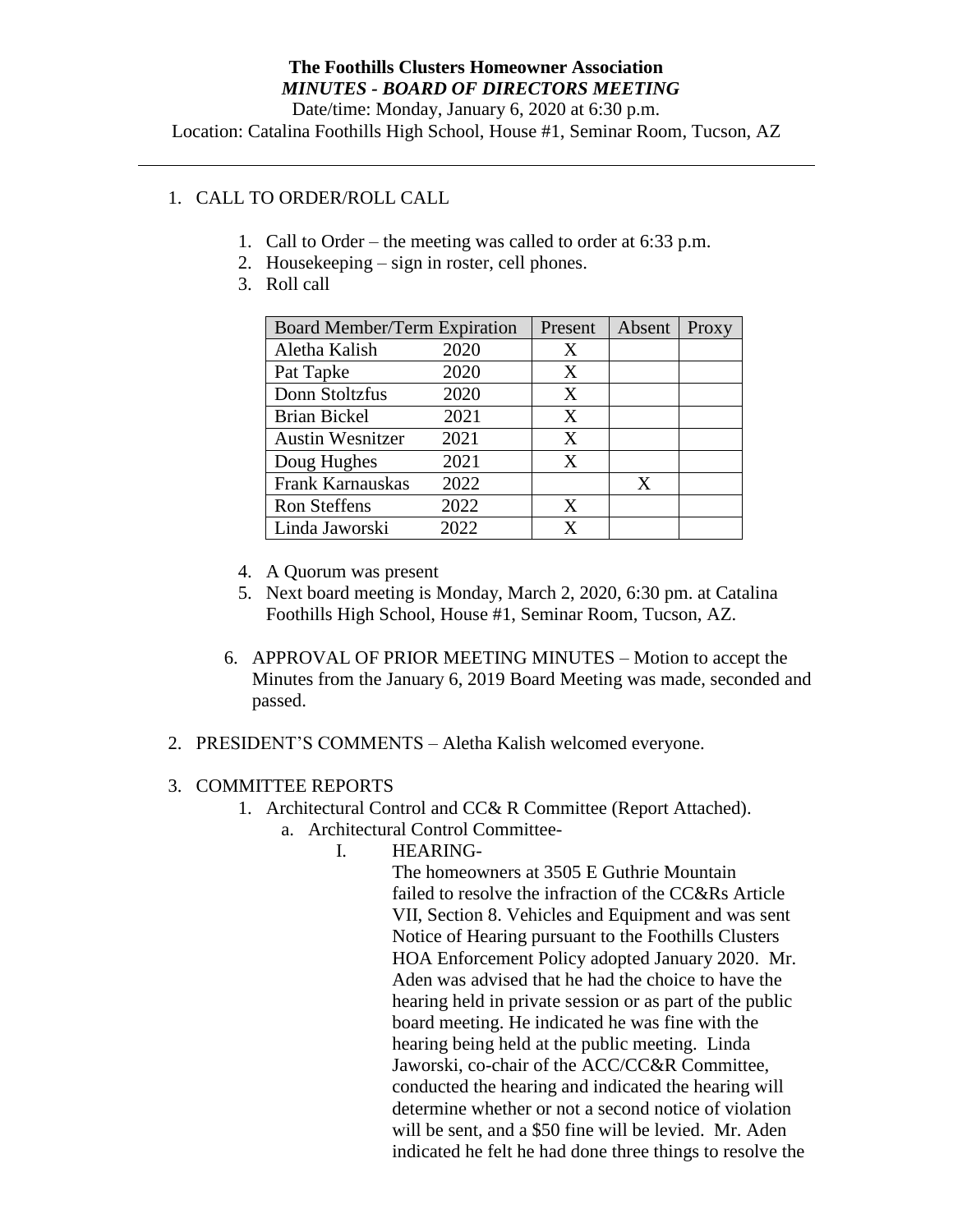violation and indicated he had ordered a gate with delivery estimated at 6 to 8 weeks. It was reiterated by members of the board that Mr. Aden was given notice in August 2019 that pursuant to Article VII, Section 8 of the CC&Rs the vehicle could not be kept on his property except in an area which is completely enclosed and approved in writing by the Association or its committee and that the board and the Architectural Control Committee specifically indicated that the gate and raised wall would not satisfy that requirement. Motion to send a second notice of violation and levy a \$50 fine was made, seconded and passed. The vote was six  $(6)$  yes, one  $(1)$  no and one  $(1)$  abstaining.

- II. Architectural Control Committee Report (report attached)
	- 3827 E Gibbon Mountain garage addition approved.
	- 6880 N Cascade Springs square footage addition approved.
- b. CC& R Committee-
	- I. CC& R Enforcement Action (report attached)
		- 3545 E Ventana Canyon barking dog situation resolved to complainant satisfaction.
		- 3535 E Marshall Gulch first notice of violation will be issued regarding unsightly nuisance complaint.
		- 3553 E Lizard Rock storage container removed.
		- $\bullet$  3574 E Lizard Rock belongings scattered in yard resolved.
		- 3818 E Marble Peak the committee will meet and get clarification regarding possible grading violation and excessive native growth removal. Note Pima County regulatory agency is involved. This matter is tabled until the March meeting).
- c. Revision to Architectural Control Committee process (tabled until March meeting)
- 2. Landscape & Roads Committee
	- a. Roads
		- I. Motion to have Austin move forward with getting bids to repair 34 pot holes on the private streets which are large and need to be fixed was made, seconded and passed.
		- II. The potholes on Ventana Canyon have been repaired by Pima County Transportation Department.
		- III. No discussion regarding exposed Comcast cable. This matter is tabled until the March meeting.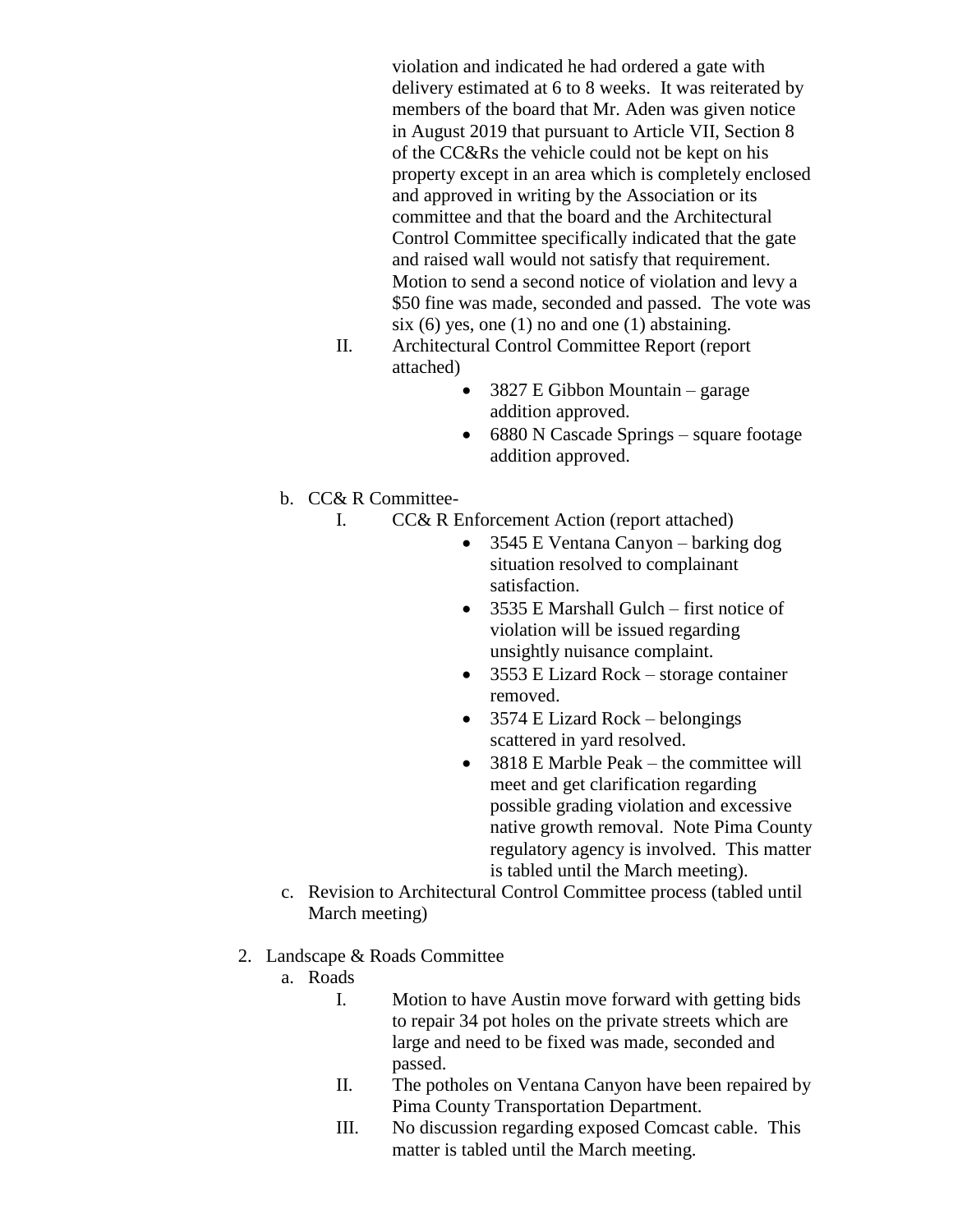- b. Landscape Austin is getting quotes for regular scheduled maintenance of the entrances.
- 3. Business Process Committee Table discussion of Amendment to By Laws until March meeting.
- 4. Communications Committee No report
- 5. Finance Committee
	- i. Brian had delivered 2019 financial information to accountant who will prepare financial statements and tax return.
	- ii. Brian will set up Caliber to allow all owners access to all financial documents except Accounts Receivable Aging Report.
	- iii. Brian indicated that the Directors and Officers Liability policy is up for renewal. The current limit is \$1,000,000. The board discussed and agreed this is sufficient.
	- iv. Brian indicated that board members are invited to a 'Lunch and Learn' presented by Goldschmidt/Shupe on February 20, 2020. The topic is Spring Refresher 2020 and will be presented by Carolyn Goldschmidt and is free. RSVP [office@gshoalaw.com](mailto:office@gshoalaw.com) .
	- v. The following financial reports were reviewed: Balance Sheet as of 1/31/2020; General Ledger Report 1/1/2020 to 1/31/2020; Accounts Receivable Aging with Status through 1/31/2020; Check Register 1/1/2020 to 1/31/2020; and Budget Comparison Report for the period 1/1/2020 to 1/31/2020.
- 6. Welcoming Committee
	- i. Welcome packets were mailed to the owners at 3863 E Marble Peak and 3529 E Nugget Canyon. The committee will attempt to deliver welcome packets to the new homeowners at 3887 E Marshall Gulch and 3693 E Esperero Canyon.

#### 4. OLD BUSINESS –

- a. 2020 Plan of Action Brian is working with Jason Smith at Carpenter Hazelwood to amend governing documents. Brian indicated that the Amended Articles of Incorporation can be amended by petition. This would involve going door to door with petition and until the required (75%) signatures have been attained.
- b. The community Cookout will be held on April 4, 2020 at the home of David and Aletha Kalish. Invitations will be mailed to homeowners.

#### 5. NEW BUSINESS –

a. Discussion on separate CC&R Enforcement Committee – tabled until March